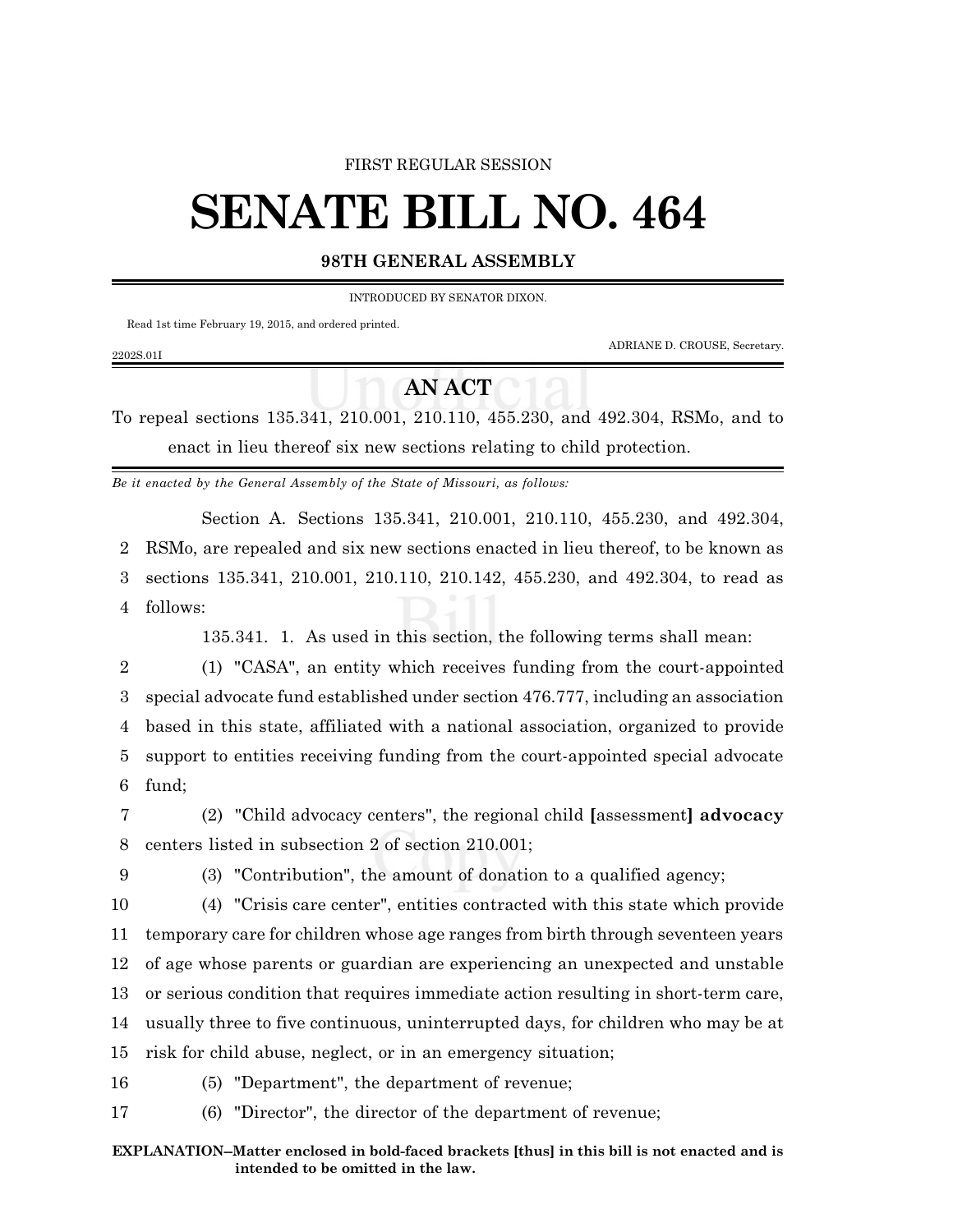(7) "Qualified agency", CASA, child advocacy centers, or a crisis care center;

 (8) "Tax liability", the tax due under chapter 143 other than taxes withheld under sections 143.191 to 143.265.

 2. For all tax years beginning on or after January 1, 2013, a tax credit may be claimed in an amount equal to up to fifty percent of a verified contribution to a qualified agency and shall be named the champion for children tax credit. The minimum amount of any tax credit issued shall not be less than fifty dollars and shall be applied to taxes due under chapter 143, excluding sections 143.191 to 143.265. A contribution verification shall be issued to the taxpayer by the agency receiving the contribution. Such contribution verification shall include the taxpayer's name, Social Security number, amount of tax credit, amount of contribution, the name and address of the agency receiving the credit, and the date the contribution was made. The tax credit provided under this subsection shall be initially filed for the year in which the verified contribution is made.

 3. The cumulative amount of the tax credits redeemed shall not exceed one million dollars in any tax year. The amount available shall be equally divided among the three qualified agencies: CASA, child advocacy centers, or crisis care centers, to be used towards tax credits issued. In the event tax credits claimed under one agency do not total the allocated amount for that agency, the unused portion for that agency will be made available to the remaining agencies equally. In the event the total amount of tax credits claimed for any one agency exceeds the amount available for that agency, the amount redeemed shall and will be apportioned equally to all eligible taxpayers claiming the credit under that agency.

 4. Prior to December thirty-first of each year, each qualified agency shall apply to the department of social services in order to verify their qualified agency status. Upon a determination that the agency is eligible to be a qualified agency, the department of social services shall provide a letter of eligibility to such agency. No later than February first of each year, the department of social services shall provide a list of qualified agencies to the department of revenue. All tax credit applications to claim the champion for children tax credit shall be filed between July first and April fifteenth of each fiscal year. A taxpayer shall apply for the champion for children tax credit by attaching a copy of the contribution verification provided by a qualified agency to such taxpayer's income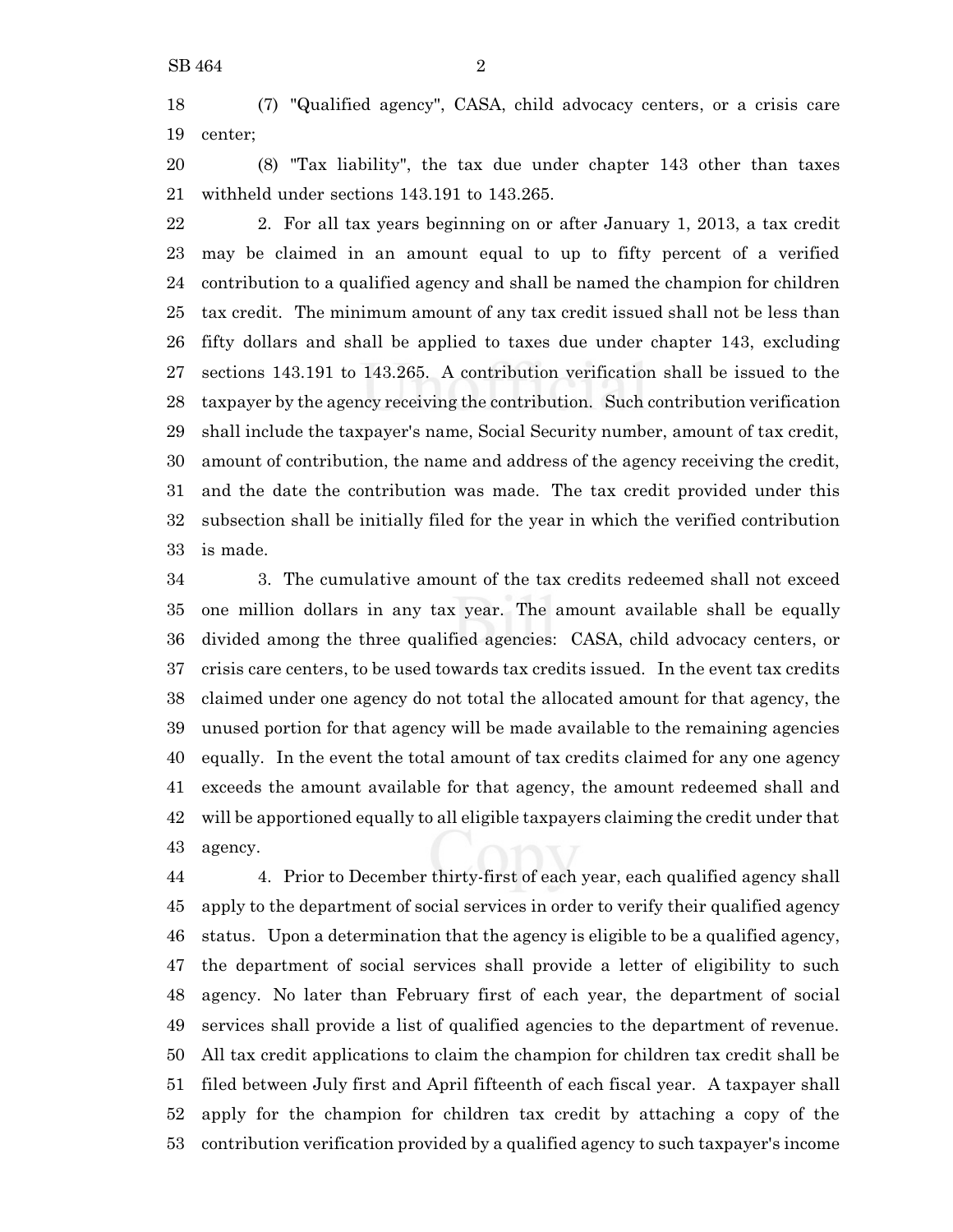tax return.

 5. Any amount of tax credit which exceeds the tax due or which is applied for and otherwise eligible for issuance but not issued shall not be refunded but may be carried over to any subsequent taxable year, not to exceed a total of five years.

6. Tax credits may be assigned, transferred or sold.

 7. (1) In the event a credit denial, due to lack of available funds, causes a balance-due notice to be generated by the department of revenue, or any other redeeming agency, the taxpayer will not be held liable for any penalty or interest, provided the balance is paid, or approved payment arrangements have been made, within sixty days from the notice of denial.

 (2) In the event the balance is not paid within sixty days from the notice of denial, the remaining balance shall be due and payable under the provisions of chapter 143.

 8. The department may promulgate such rules or regulations as are necessary to administer the provisions of this section. Any rule or portion of a rule, as that term is defined in section 536.010, that is created under the authority delegated in this section shall become effective only if it complies with and is subject to all of the provisions of chapter 536 and, if applicable, section 536.028. This section and chapter 536 are nonseverable and if any of the powers vested with the general assembly pursuant to chapter 536 to review, to delay the effective date, or to disapprove and annul a rule are subsequently held unconstitutional, then the grant of rulemaking authority and any rule proposed or adopted after August 28, 2013, shall be invalid and void.

9. Pursuant to section 23.253, of the Missouri sunset act:

 (1) The program authorized under this section shall be reauthorized as of March 29, 2013, and shall expire on December 31, 2019, unless reauthorized by the general assembly; and

 (2) This section shall terminate on September first of the calendar year immediately following the calendar year in which the program authorized under this section is sunset; and

 (3) The provisions of this subsection shall not be construed to limit or in any way impair the department's ability to redeem tax credits authorized on or before the date the program authorized under this section expires or a taxpayer's ability to redeem such credits.

10. Beginning on March 29, 2013, any verified contribution to a qualified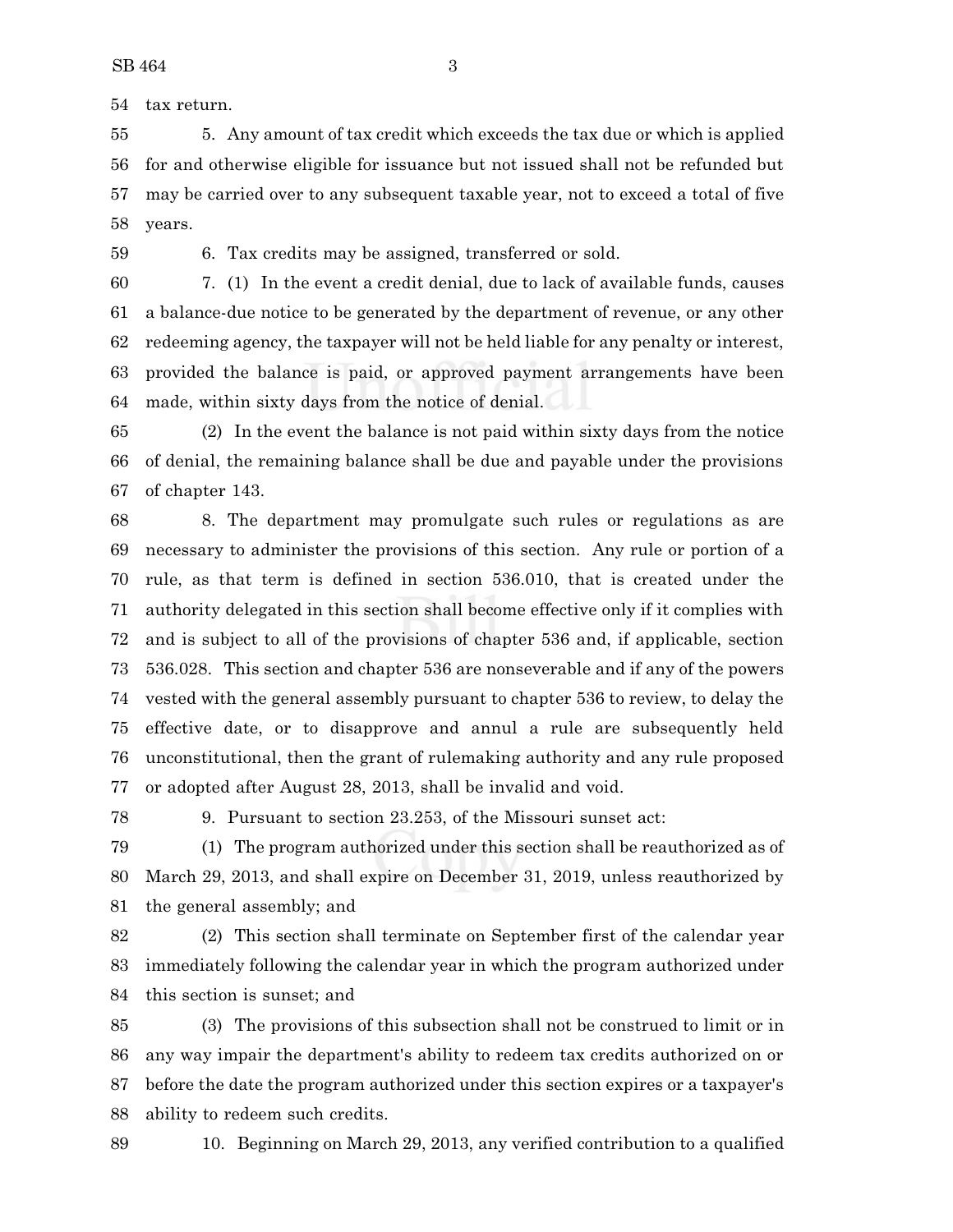agency made on or after January 1, 2013, shall be eligible for tax credits as provided by this section.

210.001. 1. The department of social services shall address the needs of homeless, dependent and neglected children in the supervision and custody of the children's division and to their families-in-conflict by:

 (1) Serving children and families as a unit in the least restrictive setting available and in close proximity to the family home, consistent with the best interests and special needs of the child;

 (2) Insuring that appropriate social services are provided to the family unit both prior to the removal of the child from the home and after family reunification;

 (3) Developing and implementing preventive and early intervention social services which have demonstrated the ability to delay or reduce the need for out-of-home placements and ameliorate problems before they become chronic.

 2. The department of social services shall fund only regional child **[**assessment**] advocacy** centers known as:

(1) The St. Louis City child **[**assessment**] advocacy** center;

(2) The St. Louis County child **[**assessment**] advocacy** center;

(3) The Jackson County child **[**assessment**] advocacy** center;

(4) The Buchanan County child **[**assessment**] advocacy** center;

(5) The Greene County child **[**assessment**] advocacy** center;

(6) The Boone County child **[**assessment**] advocacy** center;

(7) The Joplin child **[**assessment**] advocacy** center;

(8) The St. Charles County child **[**assessment**] advocacy** center;

(9) The Jefferson County child **[**assessment**] advocacy** center;

(10) The Pettis County child **[**assessment**] advocacy** center;

(11) The southeast Missouri child **[**assessment**] advocacy** center;

(12) The Camden County child **[**assessment**] advocacy** center;

(13) The Clay-Platte County child **[**assessment**] advocacy** center;

(14) The Lakes Area child **[**assessment**] advocacy** center;

(15) The Ozark Foothills child **[**assessment**] advocacy** center; and

 (16) The North Central Missouri child **[**assessment**] advocacy** center; provided the other approved **[**assessment**] advocacy** centers included in subdivisions (1) to (14) of this subsection submit to the department of social services a modified funding formula for all approved child **[**assessment**] advocacy** centers, which would require no additional state funding.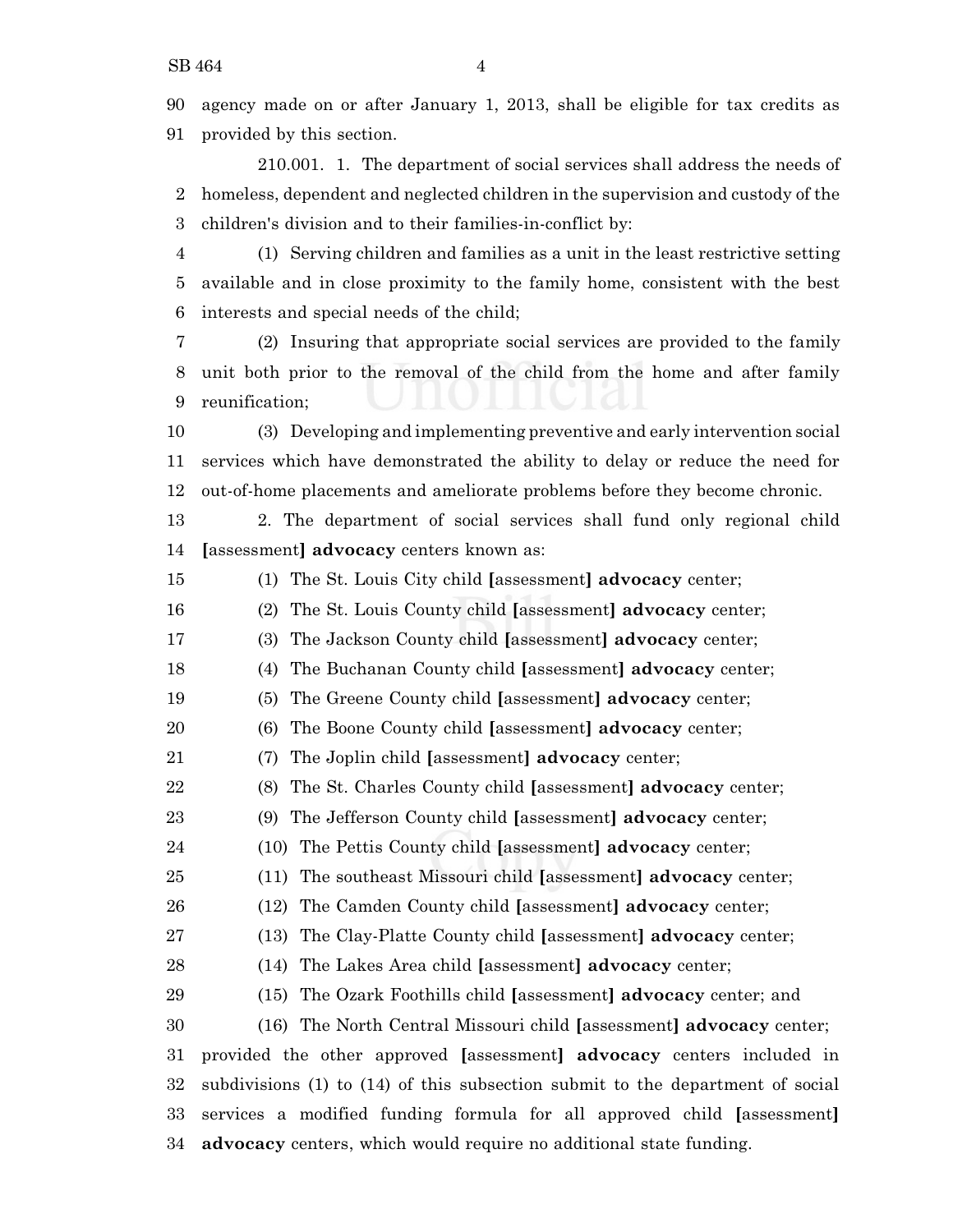210.110. As used in sections 210.109 to 210.165, and sections 210.180 to 210.183, the following terms mean:

 (1) "Abuse", any physical injury, sexual abuse, or emotional abuse inflicted on a child other than by accidental means by those responsible for the child's care, custody, and control, except that discipline including spanking, administered in a reasonable manner, shall not be construed to be abuse;

 (2) "Assessment and treatment services for children under ten years old", an approach to be developed by the children's division which will recognize and treat the specific needs of at-risk and abused or neglected children under the age of ten. The developmental and medical assessment may be a broad physical, developmental, and mental health screening to be completed within thirty days of a child's entry into custody and every six months thereafter as long as the child remains in care. Screenings may be offered at a centralized location and include, at a minimum, the following:

 (a) Complete physical to be performed by a pediatrician familiar with the effects of abuse and neglect on young children;

 (b) Developmental, behavioral, and emotional screening in addition to early periodic screening, diagnosis, and treatment services, including a core set of standardized and recognized instruments as well as interviews with the child and appropriate caregivers. The screening battery may be performed by a licensed mental health professional familiar with the effects of abuse and neglect on young children, who will then serve as the liaison between all service providers in ensuring that needed services are provided. Such treatment services may include in-home services, out-of-home placement, intensive twenty-four-hour treatment services, family counseling, parenting training and other best practices. Children whose screenings indicate an area of concern may complete a comprehensive, in-depth health, psychodiagnostic, or developmental assessment within sixty days of entry into custody;

 (3) "Central registry", a registry of persons where the division has found probable cause to believe prior to August 28, 2004, or by a preponderance of the evidence after August 28, 2004, or a court has substantiated through court adjudication that the individual has committed child abuse or neglect or the person has pled guilty or has been found guilty of a crime pursuant to section 565.020, 565.021, 565.023, 565.024 or 565.050 if the victim is a child less than eighteen years of age, section 566.030 or 566.060 if the victim is a child less than eighteen years of age, or other crime pursuant to chapter 566 if the victim is a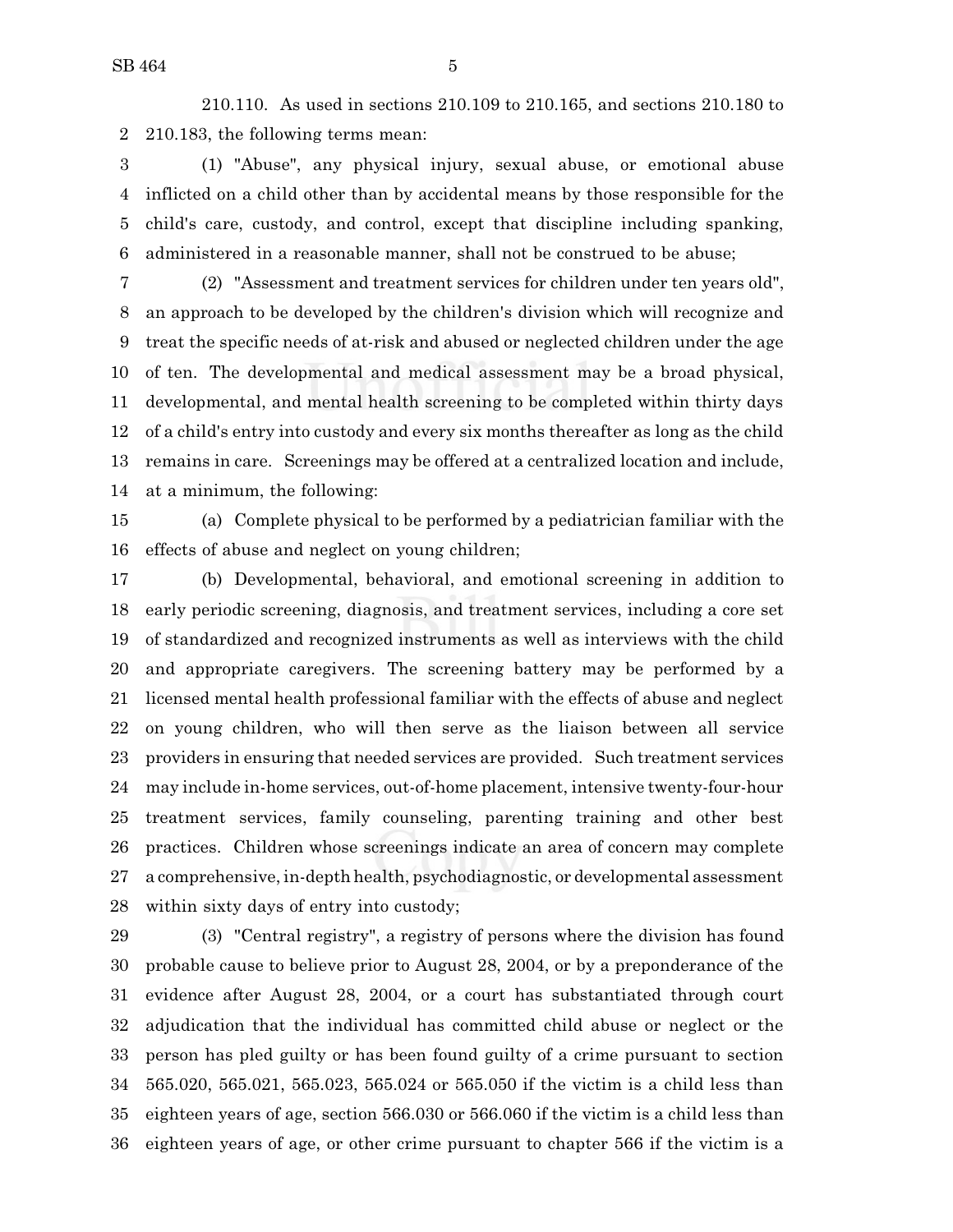child less than eighteen years of age and the perpetrator is twenty-one years of age or older, section 567.050 if the victim is a child less than eighteen years of age, section 568.020, 568.030, 568.045, 568.050, 568.060, 568.080, or 568.090, section 573.025 or 573.035, or an attempt to commit any such crimes. Any persons placed on the registry prior to August 28, 2004, shall remain on the registry for the duration of time required by section 210.152;

 (4) "Child", any person, regardless of physical or mental condition, under eighteen years of age;

 (5) "Children's services providers and agencies", any public, quasi-public, or private entity with the appropriate and relevant training and expertise in delivering services to children and their families as determined by the children's division, and capable of providing direct services and other family services for children in the custody of the children's division or any such entities or agencies that are receiving state moneys for such services;

 (6) "Director", the director of the Missouri children's division within the department of social services;

 (7) "Division", the Missouri children's division within the department of social services;

 (8) "Family assessment and services", an approach to be developed by the children's division which will provide for a prompt assessment of a child who has been reported to the division as a victim of abuse or neglect by a person responsible for that child's care, custody or control and of that child's family, including risk of abuse and neglect and, if necessary, the provision of community-based services to reduce the risk and support the family;

 (9) "Family support team meeting" or "team meeting", a meeting convened by the division or children's services provider in behalf of the family and/or child for the purpose of determining service and treatment needs, determining the need for placement and developing a plan for reunification or other permanency options, determining the appropriate placement of the child, evaluating case progress, and establishing and revising the case plan;

 (10) "Investigation", the collection of physical and verbal evidence to determine if a child has been abused or neglected;

 (11) "Jail or detention center personnel", employees and volunteers working in any premises or institution where incarceration, evaluation, care, treatment or rehabilitation is provided to persons who are being held under custody of the law;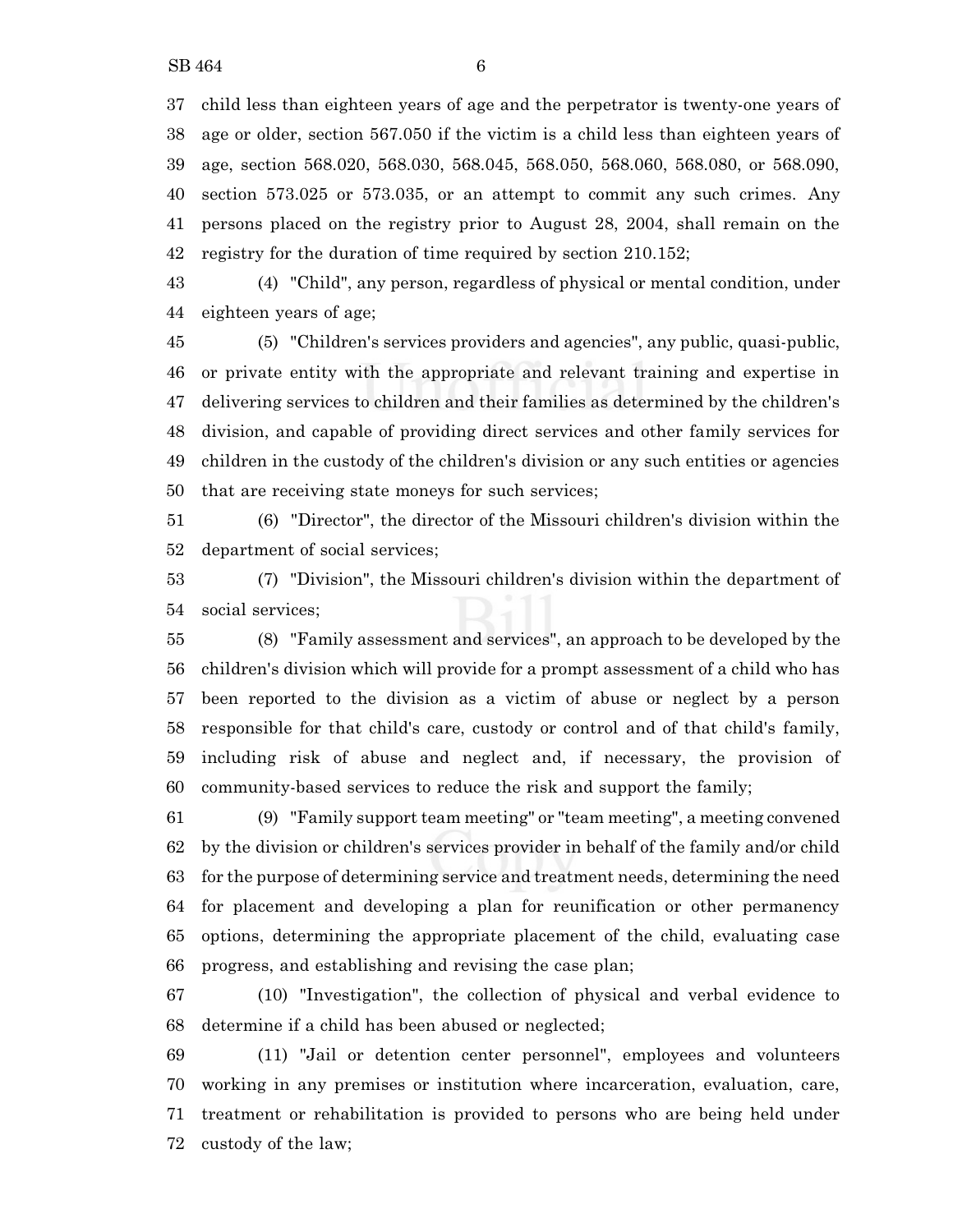(12) **"Multidisciplinary investigation team", a team used to investigate child abuse and provide protective or preventive social services including the services of law enforcement, children's division, the prosecuting attorney, the child advocacy center, the juvenile center, the medical provider, the mental health provider, and other agencies with a common mission of achieving victim safety and perpetrator accountability and who have entered into an agreement to maintain confidentiality as required by law, both public and private;**

 **(13)** "Neglect", failure to provide, by those responsible for the care, custody, and control of the child, the proper or necessary support, education as required by law, nutrition or medical, surgical, or any other care necessary for the child's well-being;

 **[**(13)**] (14)** "Preponderance of the evidence", that degree of evidence that is of greater weight or more convincing than the evidence which is offered in opposition to it or evidence which as a whole shows the fact to be proved to be more probable than not;

 **[**(14)**] (15)** "Probable cause", available facts when viewed in the light of surrounding circumstances which would cause a reasonable person to believe a child was abused or neglected;

 **[**(15)**] (16)** "Report", the communication of an allegation of child abuse or neglect to the division pursuant to section 210.115;

 **[**(16)**] (17)** "Those responsible for the care, custody, and control of the child", those included but not limited to the parents or guardian of a child, other members of the child's household, or those exercising supervision over a child for any part of a twenty-four-hour day. Those responsible for the care, custody and control shall also include any adult who, based on relationship to the parents of the child, members of the child's household or the family, has access to the child.

**210.142. 1. Notwithstanding Missouri supreme court rule 25.03 or any other provision of law to the contrary, no health care provider, child advocacy center as defined in section 135.341, or multidisciplinary investigation team as defined in section 210.110, shall provide copies to any person or entity of visual or aural recordings or photographs of a minor, or his or her body, who is alleged to be the victim of child abuse unless ordered by a court of competent jurisdiction as provided in subsections 2 and 3 of this section, except that members of the multidisciplinary investigation team may share the**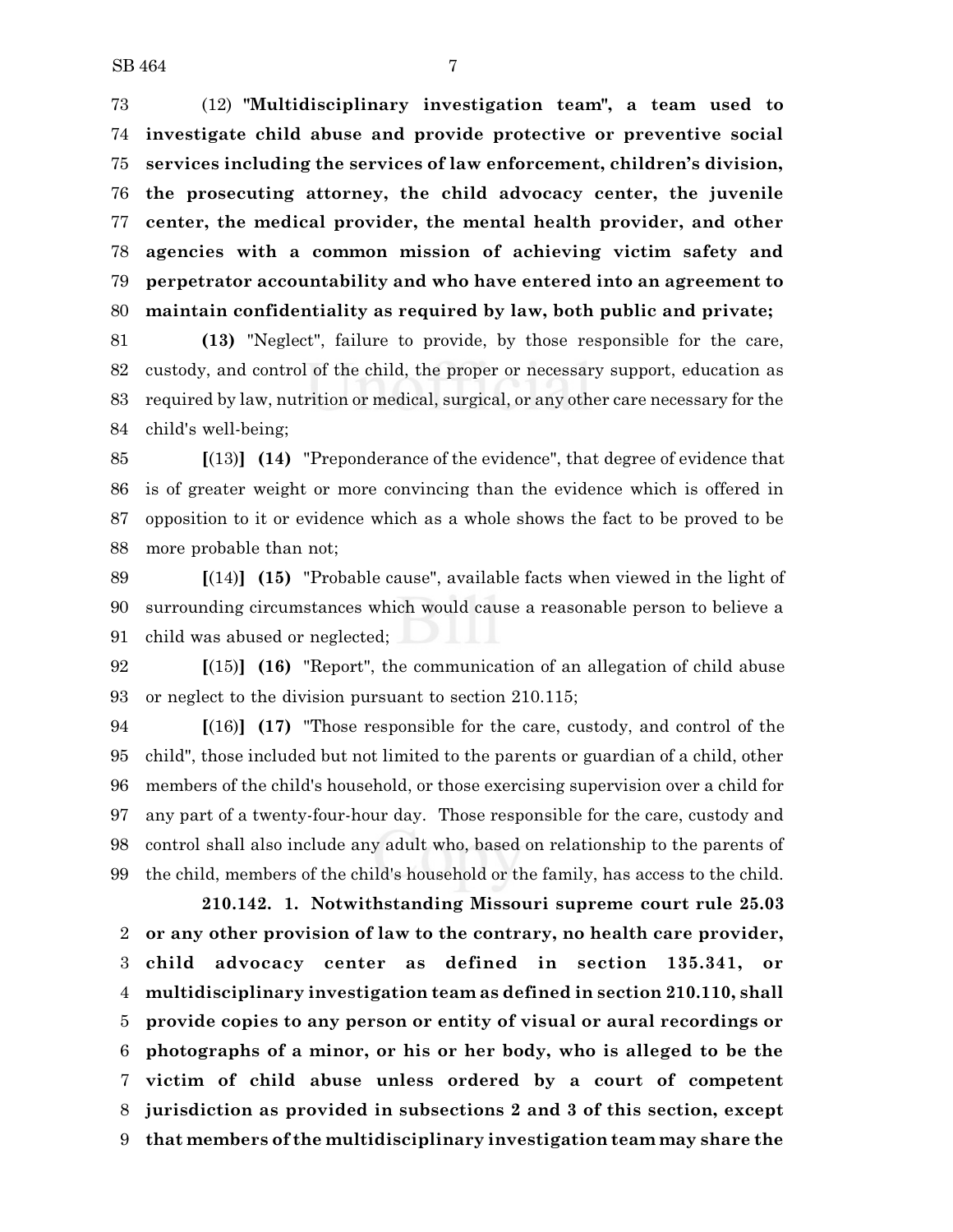**visual or aural recordings of the child's statements with other members of the multidisciplinary investigation team for the purposes of trial preparation or under subsection 5 of this section and the office of the**

 **2. Notwithstanding any other provisions of law to the contrary, no court shall order the copying of visual or aural recordings or photographs described in subsection 1 of this section unless it does so after a hearing has been held, and notice to the parties given, at which the health care provider, child advocacy center, or multidisciplinary investigation team member may present and offer objections or suggestions for the court. If good cause has been shown, the court may order the health care provider, child advocacy center, or multidisciplinary investigation team member to copy visual or aural recordings or photographs described in subsection 1 of this section to the moving party's counsel of record or specified experts who have been duly qualified by the court in the evaluation or medical diagnosis of child abuse.**

 **3. If a court orders the copying of visual or aural recordings or photographs as described in subsection 1 of this section, the order shall:**

 **(1) Be limited solely to the use of the recordings or photographs for the purposes of trial preparation;**

 **(2) Prohibit further copying, reproduction, or dissemination of the recordings or photographs;**

 **(3) Prohibit the moving party's counsel of record or specified experts from allowing any other person copies of the recordings or photographs without a court order; and**

 **(4) Require the return of the copies to the health care provider, child advocacy center, or multidisciplinary investigation team member upon the end of the counsel or expert's involvement in the relevant case or the final disposition of the case, unless the copies have become part of the official court record, whichever comes first.**

 **4. Nothing in this section shall prohibit the court or multidisciplinary members from granting access to viewing, but not copying, the visual or aural recordings as part of a pending related matter in front of the court involving an alleged victim of child abuse. 5. Upon disposition of all pending matters involving the alleged**

**child advocate as a part of a review under section 37.710.**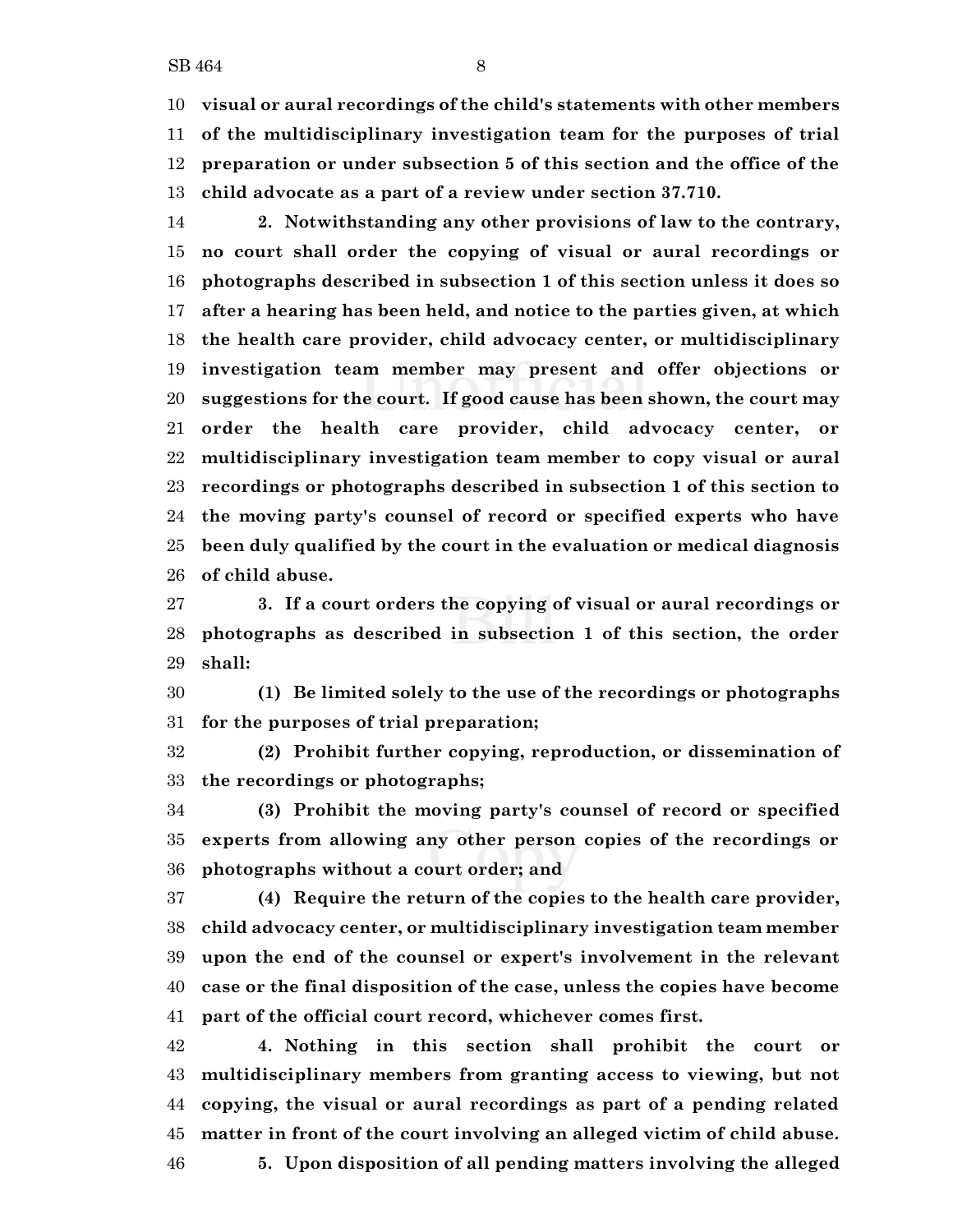$SB 464$  9

 **victim of child abuse, multidisciplinary investigation team members may grant access to the visual or aural recordings of the child's statements for training and educational purposes upon the execution of a written confidentiality agreement.**

455.230. 1. A shelter for victims of domestic violence that receives funds pursuant to sections 455.200 to 455.230 shall file an annual report with the designated authority of the county, or of the city not within a county, in which it is located, on or before the thirty-first day of March of the year following the year in which funds were received. The annual report shall include statistics on the number of persons served by the shelter, the relationship of the victim of domestic violence to the abuser, the number of referrals made for medical, psychological, financial, educational, vocational, child care services or legal services, and shall include the results of an independent audit. No information contained in the report shall identify any person served by the shelter or enable any person to determine the identity of any such person. Any information contained in the report that is directly related to advocacy services provided by the shelter shall not be construed as a violation of section 455.220. Any shelter for victims of domestic violence as defined in this chapter may apply to the department of public safety for a grant to provide funds for the renovation, construction and improvement of such shelter on a 75/25 state/local match rate, subject to appropriation.

 2. The designated authority shall compile the reports filed pursuant to subsection 1 of this section annually.

 3. In addition to any shelter funded under said section, subject to appropriation, the department of social services shall fund a child **[**assessment**] advocacy** center to serve the needs of children from families in conflict and from domestic violence to be located in any county of the first classification without a charter form of government with a population of more than one hundred sixty thousand but less than two hundred thousand.

492.304. 1. In addition to the admissibility of a statement under the provisions of section 492.303, the visual and aural recording of a verbal or nonverbal statement of a child when under the age of fourteen who is alleged to be a victim of an offense under the provisions of chapter 565, 566 or 568 is admissible into evidence if:

 (1) No attorney for either party was present when the statement was made; except that, for any statement taken at a state-funded child **[**assessment**]**